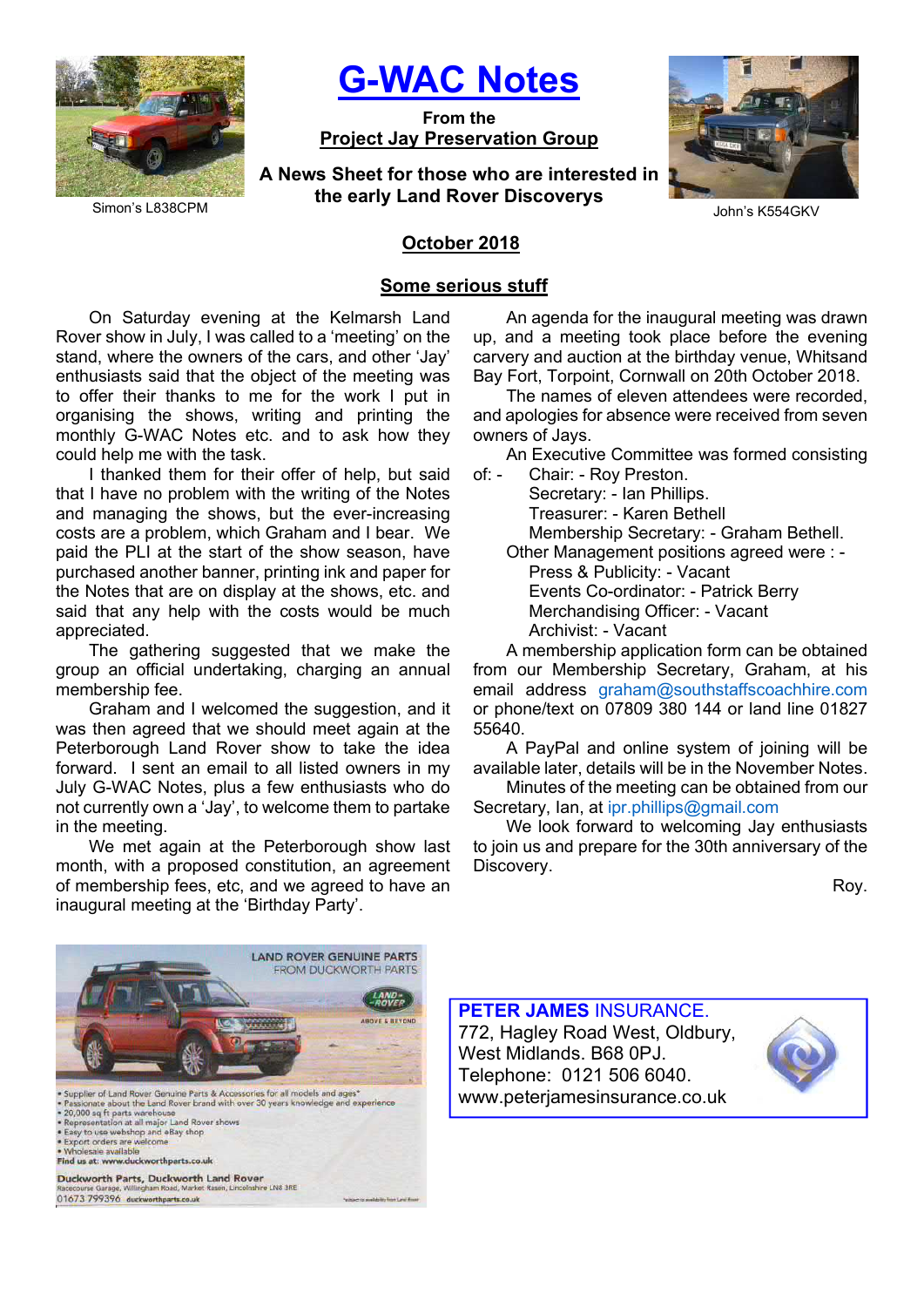## News from the USA

I knew it wouldn't be long before I had another 3-door Discovery. A 1993 automatic popped up close to my parent's home in the UK, so I couldn't resist it.

I had no idea they made an auto with the 200 Tdi, I thought the auto didn't arrive until the 300 Tdi. A November 1993 build. L838CPM is a nice and original vehicle with the Bahama Beige interior and very little rust.



It will replace the space left by H774SVF as my UK based transport with the added advantage that my family can drive it. RHD stick is tricky if you weren't brought up on it!

So H774SVF is now with a new owner in New Jersey, USA. Unfortunately, I don't have his contact details as I sold it through a dealer. It made reasonable money here in the US, although nobody liked the blue interior, they didn't understand its historic significance!

I used it as my daily driver for about six months in New York, it performed well in the exceptionally cold New York winter although the heater had to be on full heat or you got nothing, the heater had much greater adjustability in the milder UK winter.

The drivetrain fitted from G203DPF is now moving our Defender around. The 200 Tdi engine mated to an auto box and Discovery transfer box make it a pleasure to drive, even in heavy traffic.

We have been running the Defender with a canvas top all summer, with the sides rolled up. It has been our car of choice for short local trips and beach trips. There is the benefit of not getting into an oven like interior and waiting for the AC to pull the temp down like our normal car.

Simon.

# Frank Elson and his blog

Frank is a well-known writer for the Land Rover press



and has been involved in off-roading for more than 40 years. This passion, allied to the fact that he has been a professional journalist all his life, naturally led to writing for off-road magazines for more than 30 years now.

Have a look at his blog on: www.frankelson.home.blog

## Plymouth Hoe, Discovery Birthday Party, 19th – 21st October 2018

The annual birthday weekend in Devon and Cornwall, got off to a good start on Friday when a scenic run and some gentle greenlaining was organised. Gentle for the well-equipped off roader, but still not easy for the big shiniest of our group

Saturday morning, on the Hoe, Plymouth, friends old and new were gathered to display their Discoverys.

Torpoint Ferry was booked for the convoy to cross the river Tamar to Cornwall. The loading onto the ferry did not go as planned, when a member of the ferry staff mixed us all up with the normal ferry traffic. But all was not lost when the Discoverys in the mixed-up queues drove out of the queue and circled to start new queues of Discoverys only.

The trip to Mount Edgcumbe Estate took the rather narrow coast road at Freathy, for the sea view across Whitsand Bay. We had a photo stop at a large car park, before arriving at the Maker Church entrance to the estate deer park, where the route took us through to the coast overlooking Drake's Island.

There was time to watch a naval ship being manoeuvred by three tugs, and for a snack and a drink in the Orangery, before heading back home or lodgings, to get dressed for the evening entertainment.

The usual eatery, the Windy Ridge Eating House is now closed, but the Birthday Team had found an excellent venue on the coast at a holiday site at Whitsand Bay Fort. There was a spacious club room and our own room for the carvery and auction.

The team were very grateful to the suppliers of the auction and raffle prizes, which made the fund-raising efforts a success. A total of £2.600.00 was raised for two chosen charities, Cornwall Air Ambulance and Hugs from Henry.

On Sunday morning there was a photo shoot at the new Land Rover showroom of Roger Young of Saltash. Next stop was to meet more partygoers at the Tesco superstore, Lee Mills, and then on to the car museum at Moretonhampstead where over 130 vehicles of all shapes and sizes were on show.

The party then headed to the Two Bridges Hotel, on Dartmoor, where cream teas were laid out in a reception room.



It was then time for a fond farewell for the partygoers, who said that they would be back next year.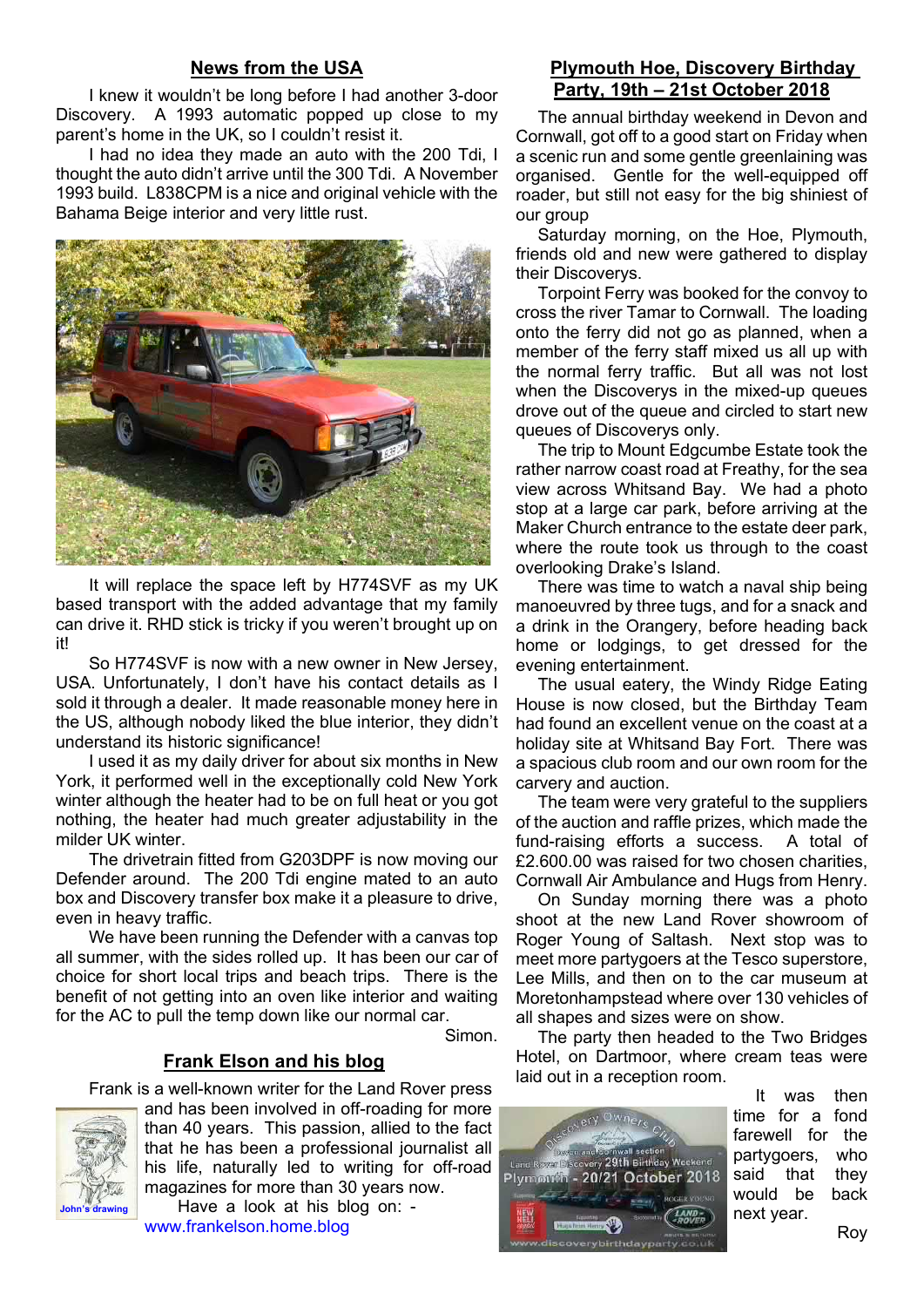#### Current known owners of launch cars @ October 2018

### For the launch there were 86 cars registered on 01.10.89 from G451WAC to G537WAC, with the exception of G500WAC.

G457WAC Julian Lamb G461WAC Lee Haywood G463WAC (Camel training hack) **In the Contract of Camel Accord Contract Contract Contract Contract Contract Contract Contract Contract Contract Contract Contract Contract Contract Contract Contract Contract Contract Contra** G465WAC Jack Straw<br>G465WAC Jack Straw<br>G469WAC Jon Cheste G469WAC Jon Chester<br>G470WAC Jon Chester CATOWAC Jon Chester G470WAC GATOWAC CONTROL CONTROL CONTROL CONTROL CONTROL CONTROL CONTROL CONTROL CONTROL CONTROL CONTROL CONTROL CONTROL CONTROL CONTROL CONTROL CONTROL CONTROL CONTROL CONTROL CONTROL CONTROL CONTROL CONTROL CONTROL CONTRO G478WAC & G526WAC G480WAC, G482WAC, G486WAC & G524WAC.<br>G488WAC G480WAC, G482WAC, G486WAC & G524WAC.<br>G488WAC Robert Blanchard (USA)<br>G490WAC Robert Blanchard (USA) G494WAC (Camel training hack)<br>
G496WAC (G496WAC Mark Harrow Mark Harrow Mark Harrow Mark Harrow Mark Harrow Mark Harrow Mark Harrow Mark Harr<br>
G496WAC (Gamel training hack) G496WAC<br>G510WAC G510WAC John Davies<br>G511WAC G511WAC John Davies Superior Section 2016 10:00:00 John Davies Colin Crossle G511WAC Colin Crossley Colin Crossley<br>Colin Crossley Culling G531WAC Ashley Culling<br>G534WAC Ashley Culling<br>Lames Bracke

(Amphibian. The Dunsfold Collection) Martyn Ball<br>Roy Preston Haddow Hales-Lavercome<br>Mark Harrow James Brackenbury

### Other pre-production, and G-WACs

G316WAC David Maingot G580BKV Patrick Berry L489WAC Tim Lavercombe G601BKV Roy Preston L490WAC Mark Harrow G628BKV Alan Young L564YAC Mark Harrow L470WAC Jacob Lamb L580WAC Mark Harrow L479YAC Stuart Laird P647KAC Patrick Berry G130KWO Ian Phillips (G130KWO Ian Phillips (G130KWO Ian Phillips (G130KWO Ian Phillips (G214RKN ISS3DJA

B62COH & C60JKG Philip Bashall (The Dunsfold Collection) G323WAC G323WAC Colin Crooktson<br>C742HUH Charles Whitaker Colin Charles Collection (C347WAC (LR110) Ron Boston G266BJU (5-dr) Andrew Liu G395WAC Sean Coleman

Graham Wollerton **Graham Wollerton** H95 DBK **DR**<br>
Ian Phillips **H95 DBK** H256PEV G757SGX Paul Bishop L637LRX Mpi Roy Preston

C742HUH Charles Whitaker G347WAC (LR110) Ron Boston Graham Bethell (States of the Case of the Case of the Case of the Case of the Case of the Case of the Case of the Case of the Case of the Case of the Case of the Case of the Case of the Case of the Case of the Case of the G513DHP (5-dr) Roy Preston G405WAC Harry Harrison G84 WAC (LR90) The Control of the Smallbone CHAO CONTROL CONTROL CONTROL CONTROL CONTROL CONTROL CONTROL CONTR<br>G406WAC (LR90) G406WAC CONTROL CONTROL CONTROL CONTROL CONTROL CONTROL CONTROL CONTROL CONTROL CONTROL CONTRO<br>G G97 WAC (LR90) Ted Billington G410WAC Alan Young<br>G175WAC (RR) Julian Lamb G553WAC (LR90) Gary Smallbone<br>G179WAC (RR) Roger Fell G563WAC ( G175WAC (RR) Julian Lamb G553WAC (LR90) Gary Smallbone G179WAC (RR) Roger Fell G563WAC (Camel hack) David Spirrett G179WAC (NN) The Registral Communication of the Communication of the Communication of the Communication of the<br>G180WAC (RR) GUI Butler-Henderson G584WAC (RR) Sharon Paige<br>G601WAC Julian Lamb G279WAC Neal G601WAC Julian Lamb G302WAC Lee Haywood G603WAC Ian Redfern G308WAC Robin Gray G610WAC Kevin Bond G310WAC Mark Simpson G611WAC Mark Harrow G311WAC Ivor Ramsden G617WAC (LR90) Gary Bryans G312WAC Jochen Baldamus G618WAC Steve Ducker G314WAC Owner not known G635WAC Paul Ridley

#### Some other factory registered cars

### Other 'Jays'

G28 RMW Glyn Jones G950CAF Elvet Price G892VP Mike E Hall G956RKM Martin Smith G39 WD Bob Jolleys G978KOF Ian Rawlings G41 VHA Simon Tinkler G987LKU Andy Greer G43 KWO Victor Mitchell G989ELJ Oliver Tebbutt G101GEL Robert Hoskins H83 YYN Richard Llewellin G214RKN Jim Shep H353DJA Peter Boardman G229TDV Wesley Beynon H367OBE Dave Mummer<br>G234CBG Dan Hunter H436FPL Mark Harrow G234CBG Dan Hunter H436FPL Mark Harrow G253RFL Ian Phillips H743VAB Ted Andrews G272WDL Andrew Maclean H776POJ Duncan Campbell G374UYR Jack Straw H994BUU Richard Mahoney G412FSJ Andrew Cameron J139TRO Leon Toon J140OAC 116" Ambulance G436GUY Andy Jones J348FGT Nicholas Web G441WPX Mark Harrow J396OAC Mark Harrow G442AJM Scott Seacombe COMENSIL CONSULTED THE SCOTT SEARCH SEACH SEACH SEACH SEACH SEACH SEACH SEACH SEACH SE<br>G442AJM Scott Seacombe CASH Seacombe J463HVK 116" Ambulance William Wallace<br>G456AVT Chris Hill G456AVT A Burchel J828ANK Chris Hill G462AVT Archie Cursham K554GKV John Poulson G463HNK Peter Murphy K924GCL Barry Collett G553OWD J Herod K941PAB Josh Cooke G560EDY Julian Lamb L151LBV 116" Ambulance Richard Beddall G577TGY Gary Pusey L270MCF Honda Crossroad Roy Preston G580PNU lan Rawlings L373VAC Helen Pippin G599ELG Luke Petch L573CTY Honda Crossroad Roy Preston G656RYB Graham Welch L576 RD 116" Limousine Richard Beddall G711YRY Derek Henman L617 HRX Richard Beddall G834FPR Sue Virgin L838CPM Simon Andrews (USA) G843FPR Jon Isacc AZ-829-TJ Raymond Bechetoille (France) G892VPM Mike E Hall 3656 TW 24 Keith S L Daffern (France)<br>G892VPM Mike E Hall 3656 TW 24 Keith S L Daffern (France)<br>G923PUE Nigel Burland Sunnand Formerly G531DHP G923PUE Nigel Burland Formerly G531DHP

Dr. Hofmann (Germany)